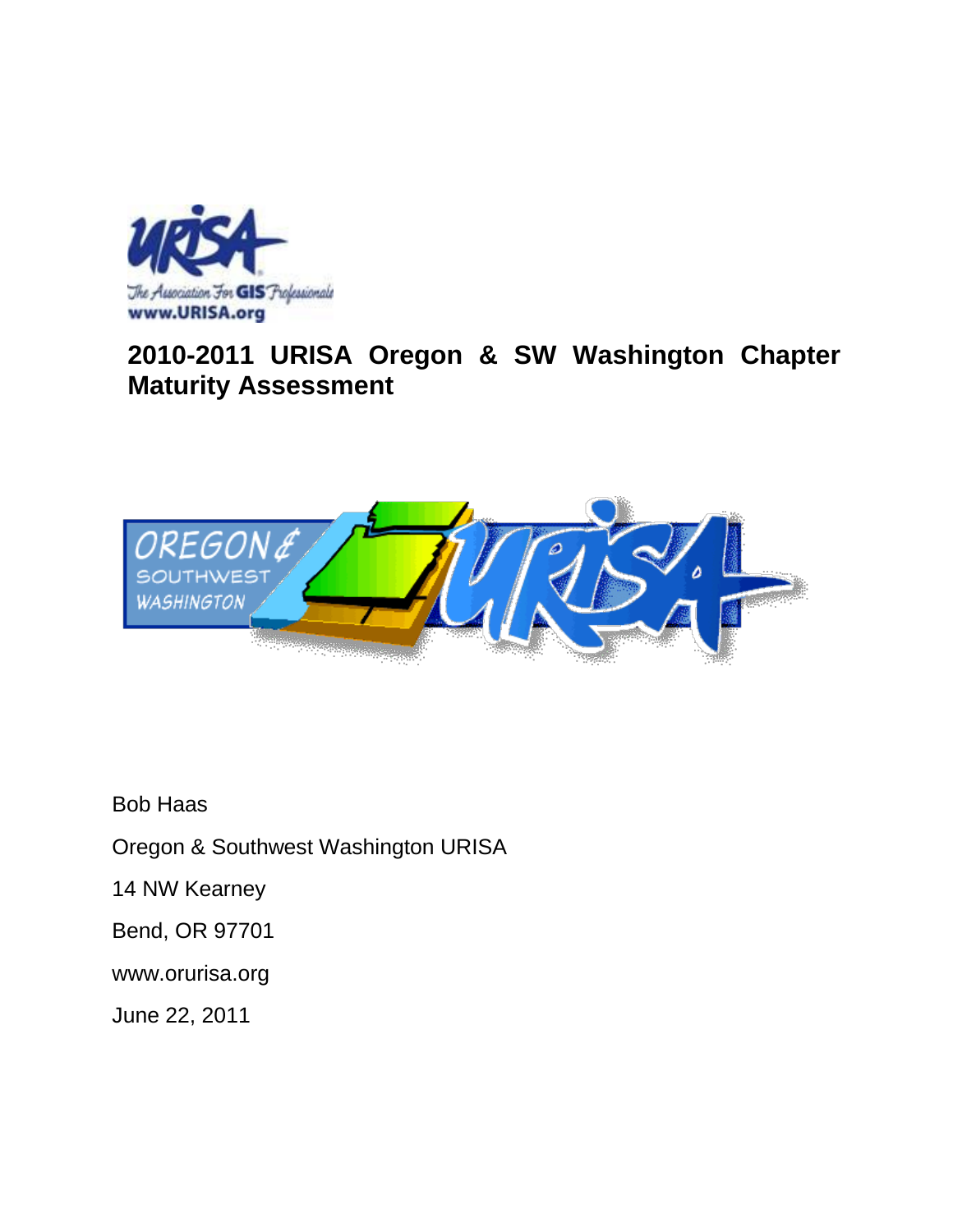## **REVISION HISTORY**

| <b>Date</b> | <b>Version</b> | <b>Description</b>                             | <b>Author</b>       |
|-------------|----------------|------------------------------------------------|---------------------|
| 02.28.08    | v1             | 2007-2008 URISA Chapter Maturity<br>Assessment | Danielle Ayan       |
| 03.10.09    | V2             | 2008-2009 URISA Chapter Maturity<br>Assessment | Luke Boggess        |
| 02.28.10    | V3             | 2009-2010 URISA Chapter Maturity<br>Assessment | Karen Brandt        |
| 3.25.2011   | V4             | 2010-2011 URISA Chapter Maturity<br>Assessment | <b>Tripp Corbin</b> |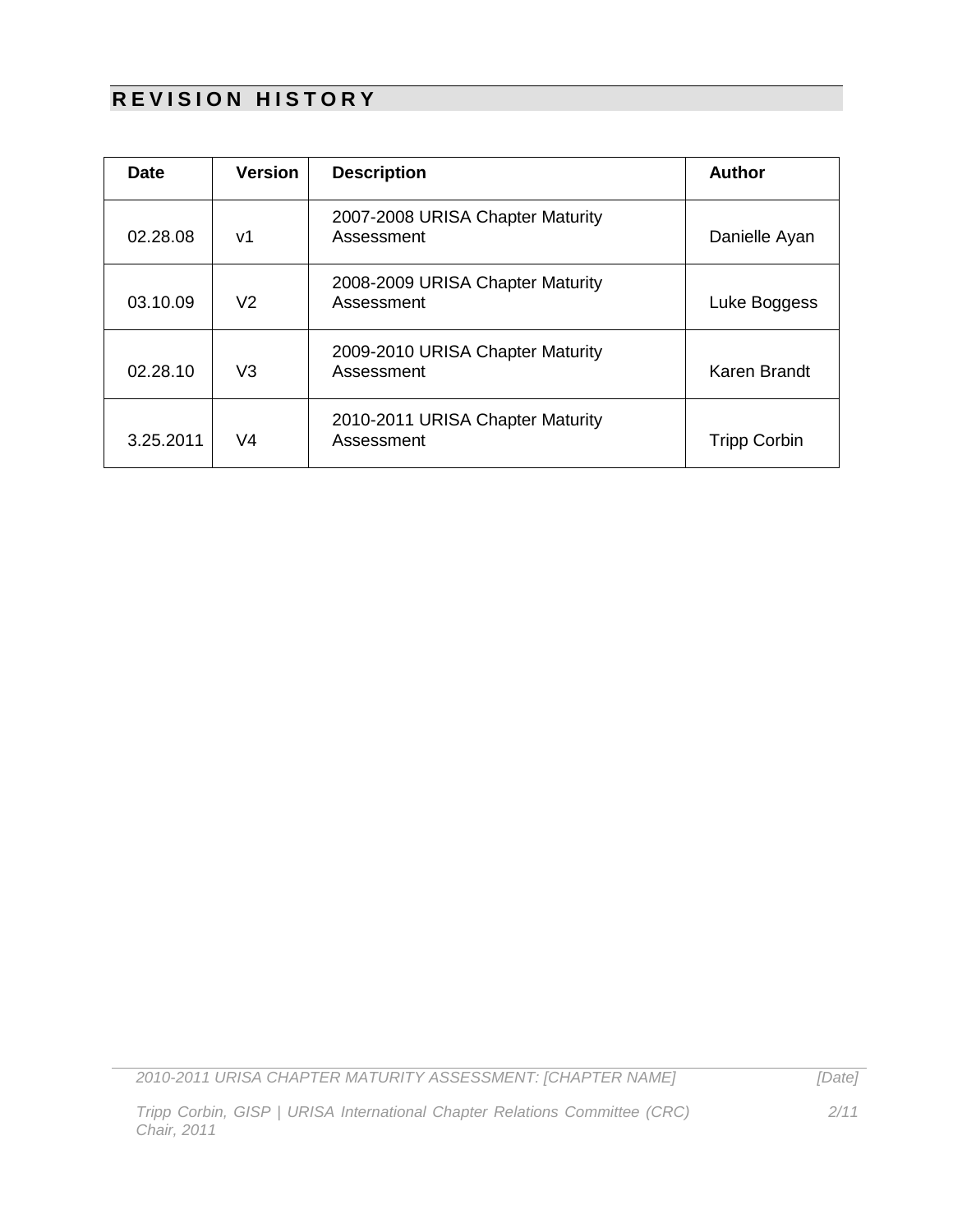April 6, 2011

Hello Chapter Leaders,

It is that time once again; time to complete the annual Chapter Maturity Assessment. The Assessment is one of the primary tools the URISA Leadership uses to evaluate not only the state of the local chapters but also what they can do to better support the local chapters and GIS profession. So we do hope you will take the time to fill it out in its entirety.

The Maturity Assessment is also used to help chose the Chapter of the Year Award. The Chapter of the Year receives special recognition on the URISA Website and has bragging rights with the other chapters. Last year's chapter of the year was Oregon. This year it could be you! All chapters are eligible for consideration, large or small makes no difference. Factors that influence the choice are did you reach your goals for the year, have you grown, what have you done to service the needs of your members, and do you continue to improve consistently as a whole. Believe it or not it is actually easier for the smaller chapters to win this award.

As an added incentive all chapters that get the Assessment completed and turned in by the deadline (June 30, 2011) will receive a free admission to the 2011 GIS Pro Conference [\(http://www.urisa.org/gispro2011\)](http://www.urisa.org/gispro2011). Don't forget about the chapter leaders forum on the Afternoon of Oct 31. All chapters are ask to send at least one representative from their board to take part. This is a great chance to meet the leaders of other chapters, discuss issues that affect us all and talk directly with the URISA Board. If there is any topic of specific importance you would like to see addressed during the Forum please let me know. Last year we had the IRS give a presentation of Not for Profit Tax Law.

Again thanks for taking the time to complete the Annual Chapter Maturity Assessment. If you have any questions please contact your CRC Liaison or me. Hope to see you all at the GIS Pro Conference.

**Sincerely** 

Tripp Corbin, CFM, GISP Chair, Chapter Relations Committee URISA [tcorbin@keckwood.com](mailto:tcorbin@keckwood.com)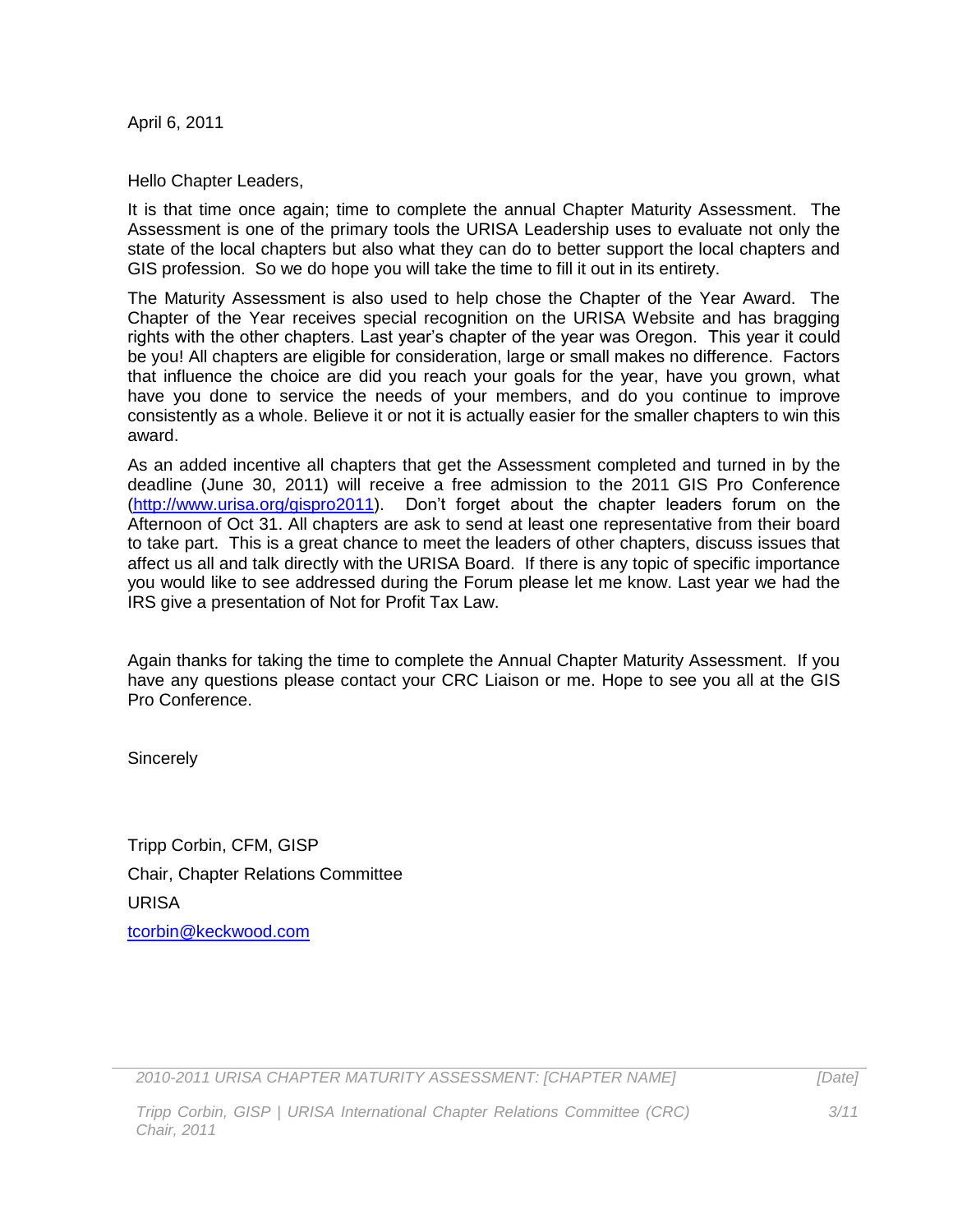### **2010-2011 URISA CHAPTER MATURITY ASSESSMENT**

### **E X E C U T I V E S U M M A R Y**

#### **Mission of this Document:**

The mission of this document is to develop a matrix for measuring the maturity of a single URISA chapter and the composite maturity of all chapters at a snapshot in time (annually) and over time. Although there will be many areas where individual chapters vary, the intention is that this assessment can be leveraged by URISA International and all chapters by targeting focus toward those chapters and those areas needing assistance.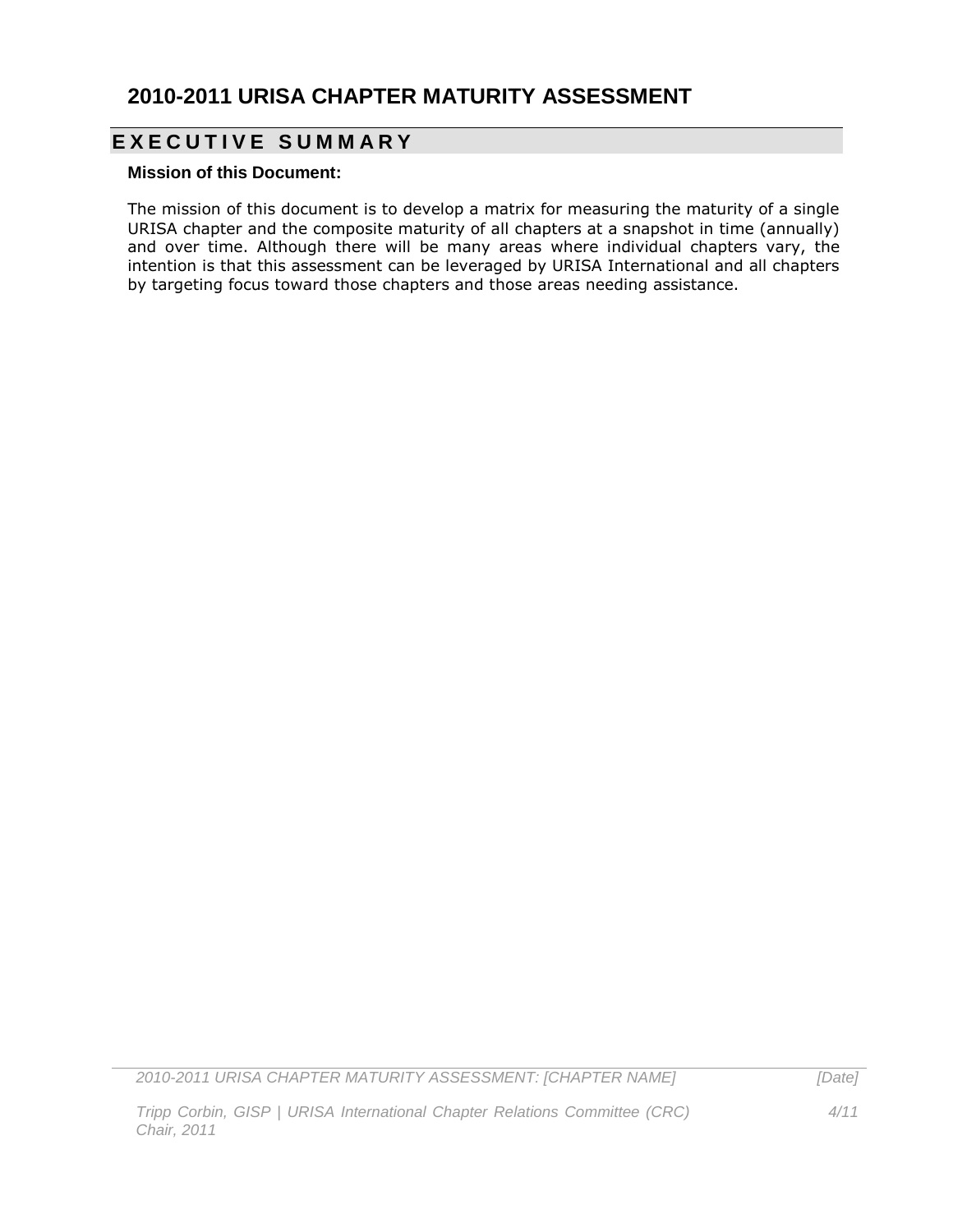#### **O R E G O N & S W W A S H I N G T O N U R I S A P R O F I L E :**

Chapter Mission/Vision/Overview:

Area served: Oregon and Southwest Washington Active since: 1992 Current Lead Chapter Officer (must be URISA member): Bob Haas, Co-President; Bob Pool, Co-President

Annual reporting period: 2010 - 2011

Total membership (end of last reporting year): 1,186 members in our website contacts list

Total membership (end of reporting year prior to last):

Membership fees:

- \$ 0 Individual
- \$\_0\_\_ Student
- \$ 0 Sponsor
- \$ 0 Corporate
- \$ 0 Other (Identify organization membership category)

The Oregon & Southwest Washington Chapter does not charge any membership fees. We rely on Conference registration and sponsorship fees as our funding sources.

**(A)** Top three chapter goals for the upcoming year (3 points)

- I. To launch a Young Professionals Special Interest Group modeled after the Australian SSSI and URISA International YP group structures.
- II. To continue to evolve the Virtual Teams that we created in the prior year to conduct the operations of the Chapter.
- III. To focus on defining our membership profiles and assure that we are aligned with the desires of our membership to assure our relevancy.
- **(B)** What three training and educational programs would you like URISA to develop over the next 5 years? (3 points)
	- IV. A knowledge based exchange program that takes advantage of new social media
	- V. A service/capability on the URISA International website that is focused on applications and that promotes the sharing of applications among jurisdictions
	- VI. The conversion of existing URISA educational programs to "virtual" editions that would eliminate the need for travel.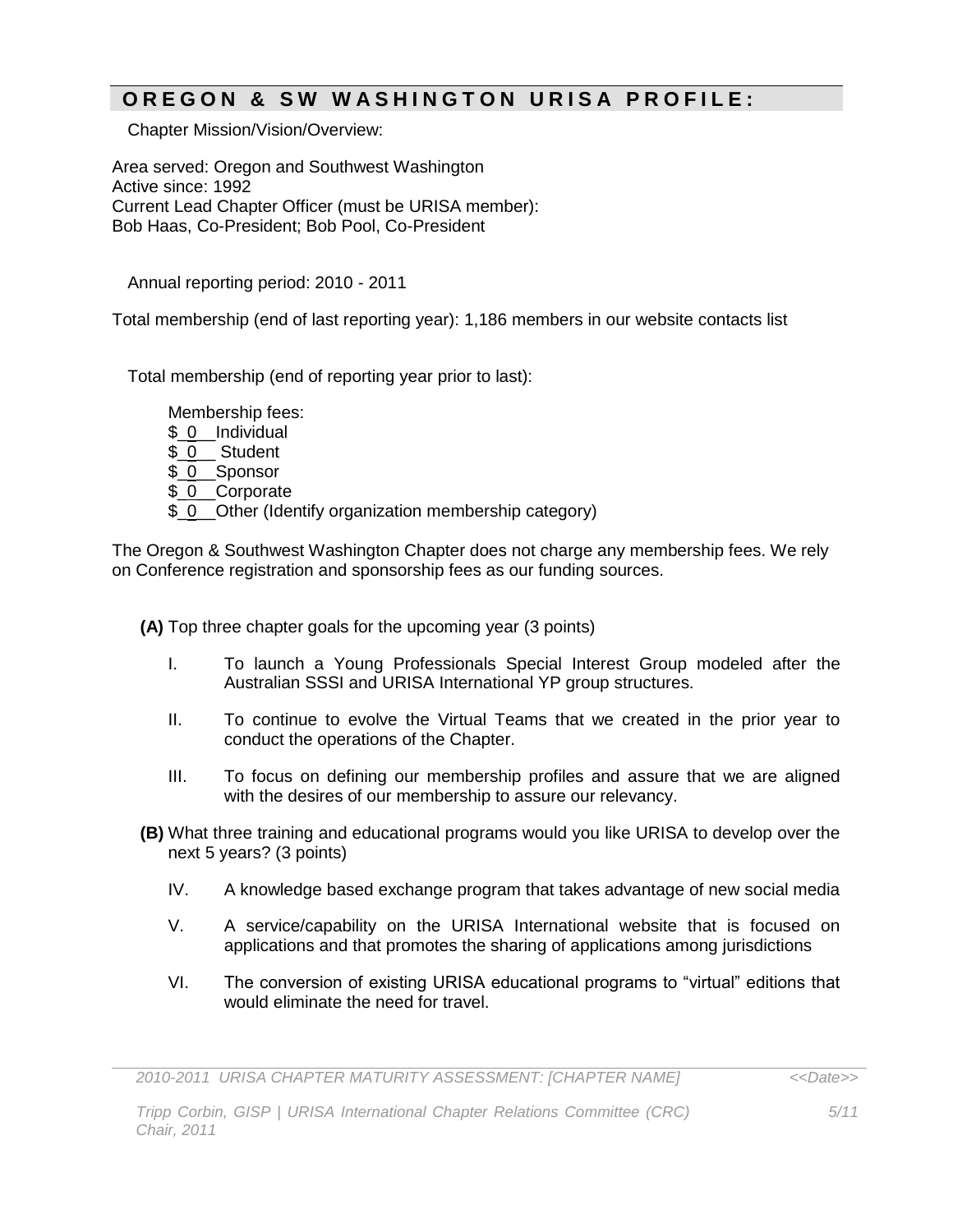**(C)** Do you have a wish list for URISA International (i.e., areas where your chapter needs assistance, collaborative ideas that would benefit many chapters and URISA International, other)? (3 points)

In reality, I believe that our local chapter continue to be pretty self-sufficient. We respond well to local requirements and believe that we are responsive to our member's needs. One service that could be beneficial would be if the International Organization had a financial auditing service whereby at a local chapters option, our finances could be audited to assure that we are in compliance with non-profit requirements and furthermore, to assess whether our financial practices are sound.

**(D)** Why should your Chapter be considered as the URISA International Chapter of the Year? – Criteria: innovation, outreach, education, community service, and achieving last year's goals. (5 points)

Our chapter is robust and expanding, even during these challenging financial times. Our chapter's strengths are:

- We have an organizational structure that operates successfully in a large and diverse bistate area.
- We have 9 local Sections that are subdivisions of the chapter, serving members in the separate regions of the state.
- We have three Special Interest Groups that serve unique needs of members and that include a Women in GIS SIG, an Oregon GIS Association SIG, and a Open Source SIG.
- We are developing a Young Professionals Special Interest Group that is modeled after the URISA International YP group.
- The Special Interest Groups and Sections are closely affiliated with the Oregon Chapter and conduct a wide range of educational and service related activities; we as a parent organization provide funding to our Sections and Special Interest Groups and provide a hosted CMS solution to assist them in conducting their activities. Our hosted membership database enables these local groups to offer focused professional networking capabilities.

In addition to the local activities, we conduct Conferences and workshops that are targeted at our bi-state membership:

- This structure has allowed the Chapter to continue to expand since our origination in 1992 and we now are more successful than at any prior time.
- In addition to our local URISA activities, members of our Board also actively participate at URISA International and are on the organization's leadership team.
- Our Board of Directors is very active and several new initiatives are underway to support our membership base and to maintain organization relevance to members and their employers.

This past year we accomplished the following:

1) Continued to evolve a Wild Apricot hosted website that has proven to be extremely successful and this solution is used to conduct the majority of chapter business. www.orurisa.org

#### 2) Hosted the chapter's annual two day GIS In Action Conference. It was held and cosponsored

*2010-2011 URISA CHAPTER MATURITY ASSESSMENT: [CHAPTER NAME] <<Date>>*

*Tripp Corbin, GISP | URISA International Chapter Relations Committee (CRC) Chair, 2011*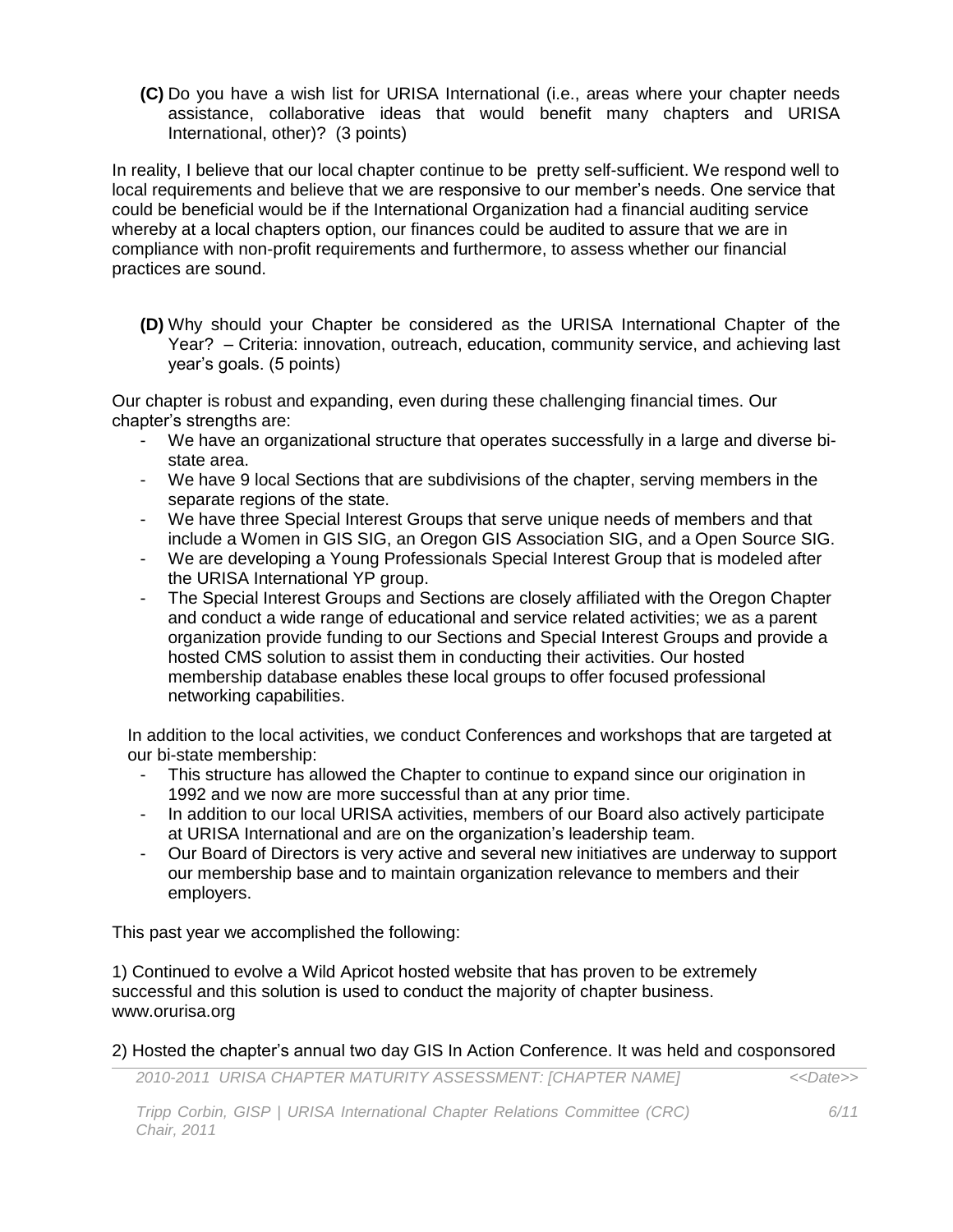by ASPRS and Portland State University. It was attended by almost 300 individuals and included elected officials and advisory board members of the Oregon State office of the Governor, as keynote and closing speakers. The program was diverse and one of the strongest offered during the many years this conference has been held. The presentations were highquality, with an emphasis on interaction and networking.

3) Development of six Virtual Teams, which will continue to carry out our activities. These teams include:

- Programs and Events
- Finances, Communications
- Marketing and Social Media
- Business
- Member Support
- Scholarships

Information about these teams and their activities can be accessed at: http://www.orurisa.org/teams

4) Granted one tuition Scholarship to a student at an area University and granted one research scholarship. The recipients were selected based on an open competitive process.

5) Sustained healthy Chapter finances and are currently developing a sustainable funding model that will secure our resources into the future.

6) Leveraged Wild Apricot to enhance the Chapter's membership database. The solution is proving more useful for event promotions and announcements than the previous outdated list. The contacts database also provides the capability to contact only selected members based on their participation in any of the Sections or SIGS.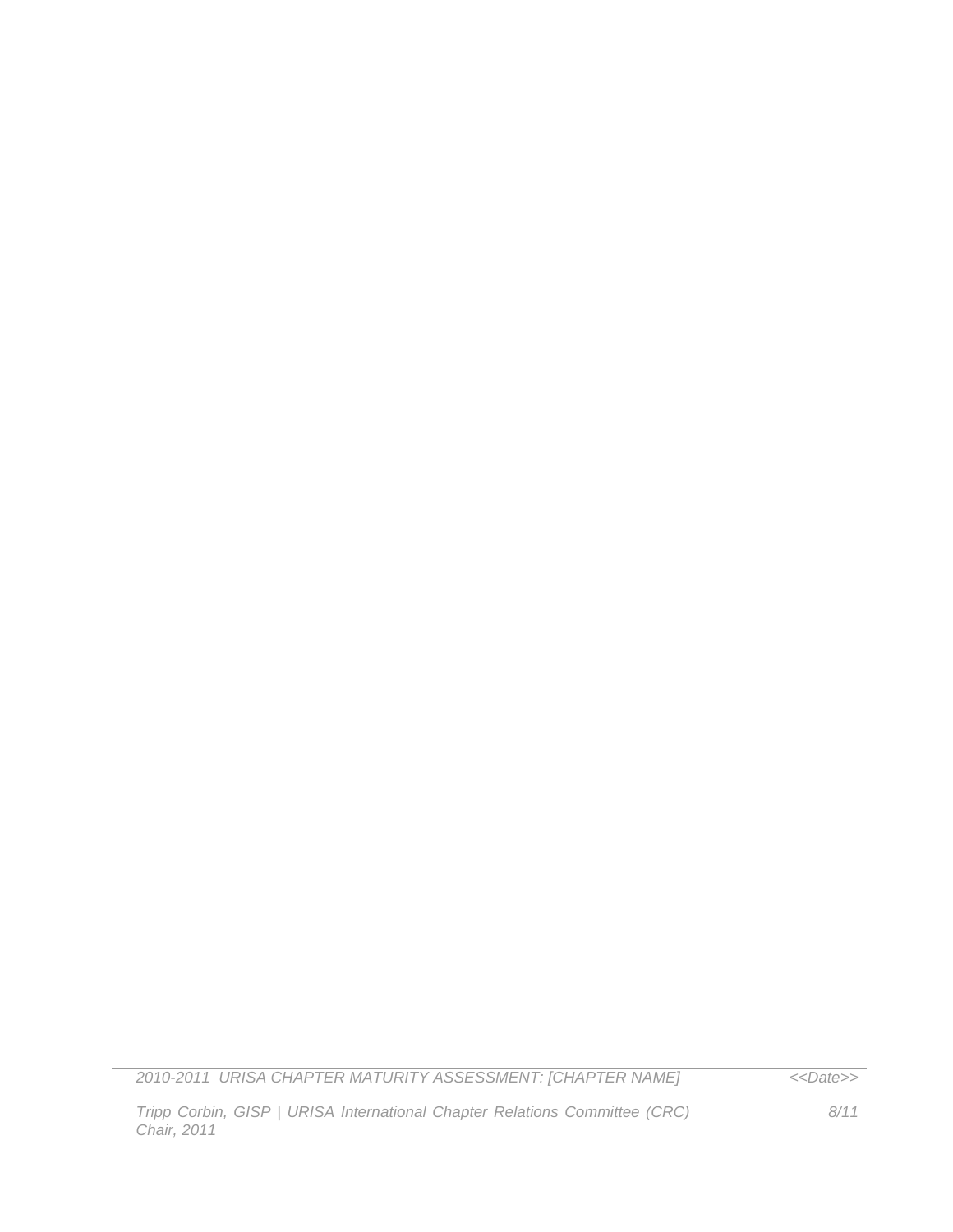| <b>CARD</b> | <b>CHAPTER 2010 MATURITY ASSESSMENT</b>                                                                                                                                                                                                                                                                                                                                                                                                                                                                                                                             | 5 - Fully Implemented<br>4 - In Progress - Fully Resourced to Complete<br>3 - In Progress - Partial Resources Available<br>2 - Planned - Resources Assigned<br>1 - Not Planned - No Resources Assigned<br>0 - Not Applicable |
|-------------|---------------------------------------------------------------------------------------------------------------------------------------------------------------------------------------------------------------------------------------------------------------------------------------------------------------------------------------------------------------------------------------------------------------------------------------------------------------------------------------------------------------------------------------------------------------------|------------------------------------------------------------------------------------------------------------------------------------------------------------------------------------------------------------------------------|
| 5           | 1. The chapter is an established non-profit organization with an active Federal ID<br>number.<br>Comment: We have maintained this status for well over ten years                                                                                                                                                                                                                                                                                                                                                                                                    |                                                                                                                                                                                                                              |
| 5           | 2. The Board has filed its most recent year IRS Form 990 (if a non-profit<br>organization) or other appropriate IRS form for the organization.<br>Comment:                                                                                                                                                                                                                                                                                                                                                                                                          |                                                                                                                                                                                                                              |
| 5           | 3. The Board abides by chapter By-laws that have been updated within the last 5-<br>years.<br>Comment: We have adopted By-laws that are periodically reviewed. We have established<br>a Business team that is charged with reviewing the by-laws and recommending<br>amendments to the Board                                                                                                                                                                                                                                                                        |                                                                                                                                                                                                                              |
| 5           | 4. The chapter has regular Board and member meetings.<br>Comment: The Board meets approximately every 2 months through virtual teleconference<br>meetings and annually in person at our GIS In Action conference. Meetings are<br>documented. We also conducted a full-day Board Leadership Retreat in February                                                                                                                                                                                                                                                     |                                                                                                                                                                                                                              |
| 5           | 5. The chapter offers an annual/biennial conference(s).<br>Comment: We hold an annual GIS In Action Conference, in conjunction with ASPRS. We<br>also hold meetings throughout the state that are sponsored by our many Sections and<br>Special Interest groups. Information about the conference may be observed at:<br>http://www.orurisa.org/GIS_In_Action                                                                                                                                                                                                       |                                                                                                                                                                                                                              |
| 5           | 6. The chapter coordinates and collaborates with URISA International (including the<br>CRC) or other allied organizations. Please elaborate with comments.<br><b>Comment:</b> Our Chapter has been aligning with URISA International in maintaining Chapter<br>roles and new Young Professional/Vanguard Committee initiatives. One of our Board<br>members, Cy Smith, is the President of the International organization and is a valued link to<br>its larger mission. Another of our members, Amy Esnard, is the Chapter Relations<br>Committee Associate Chair. |                                                                                                                                                                                                                              |
|             | 7. The chapter offers workshops and other educational opportunities. Please<br>elaborate with comments.<br>Comment: Our Sections and Special Interest Groups frequently conduct regional GIS user<br>meetings throughout the state. A list of past events may be observed on our website at:<br>http://www.orurisa.org/Events                                                                                                                                                                                                                                       |                                                                                                                                                                                                                              |
|             | 8. The chapter offers communications (website, surveys, newsletters). Please<br>provide links to online resources.<br>Comment: We actively update a Chapter website that is based on the Wild Apricot solution.<br>This CMS- based solution is used by all of our Sections and Special Interest Groups. We<br>have also enabled on-line event registrations and epayment opportunities. We conduct                                                                                                                                                                  |                                                                                                                                                                                                                              |

*<<Date>>*

*Tripp Corbin, GISP | URISA International Chapter Relations Committee (CRC) Chair, 2011*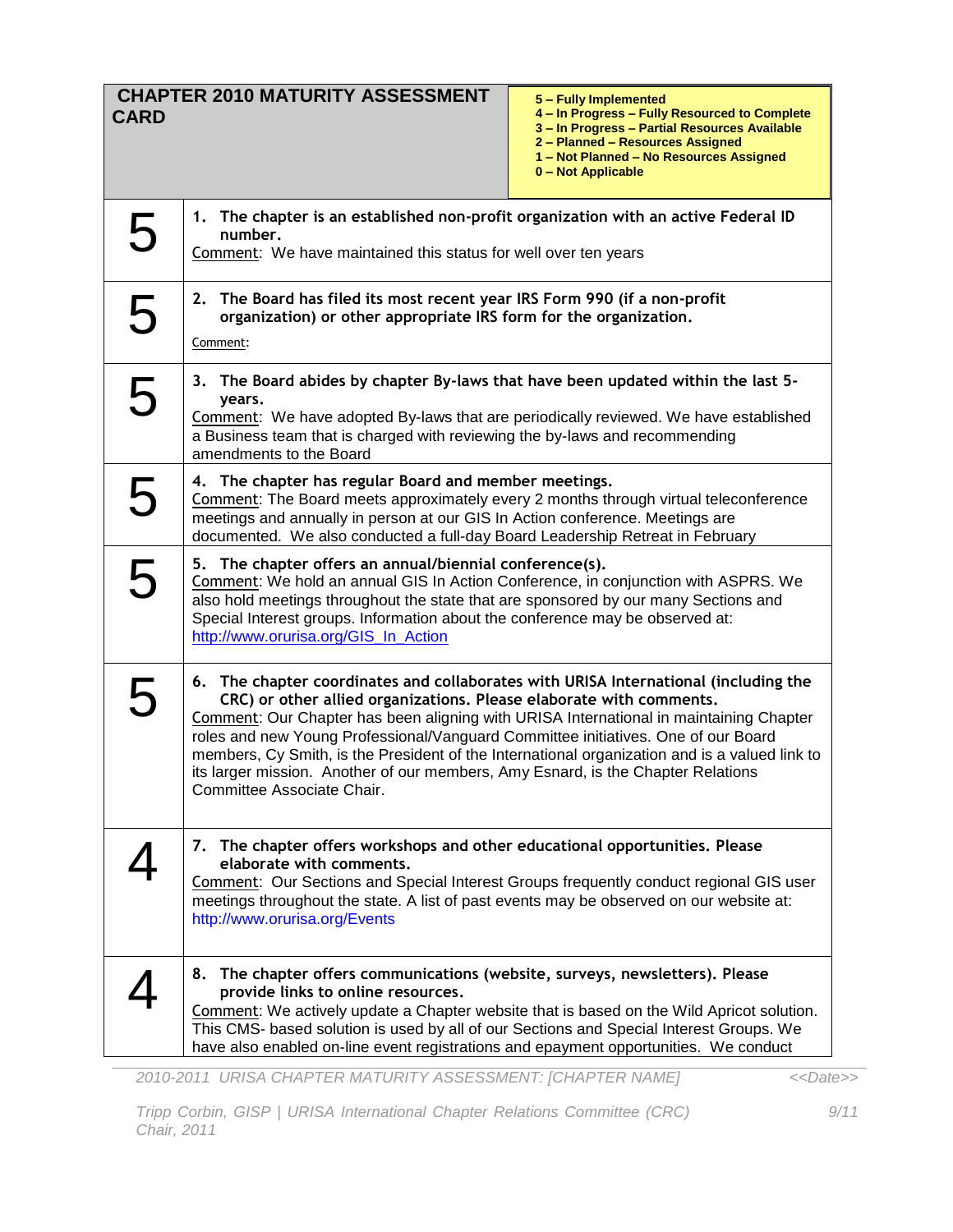| <b>CARD</b> | <b>CHAPTER 2010 MATURITY ASSESSMENT</b><br>5 - Fully Implemented<br>4 - In Progress - Fully Resourced to Complete<br>3 - In Progress - Partial Resources Available<br>2 - Planned - Resources Assigned<br>1 - Not Planned - No Resources Assigned<br>0 - Not Applicable                                                                                                                                                                                               |
|-------------|-----------------------------------------------------------------------------------------------------------------------------------------------------------------------------------------------------------------------------------------------------------------------------------------------------------------------------------------------------------------------------------------------------------------------------------------------------------------------|
|             | follow-up surveys for conferences and events. We do not currently publish a newsletter but<br>are looking at various opportunities to utilize social media to communicate with our<br>membership base.                                                                                                                                                                                                                                                                |
|             | 9. The chapter has initiatives that positively impact our community. Please<br>elaborate with comments.<br>Comment: We participate in GIS Day activities, have educational conferences, and offer<br>input upon request to state legislative committees on issues affecting the profession. We<br>also supported GIS legislative actions in the state of Washington.                                                                                                  |
|             | 10. The chapter actively recruits new members. Please elaborate with comments.<br>Comment: We rely on our website and its contacts database for membership promotions.<br>A membership team was also created this year and is in the process of developing a<br>recruitment plan and the newly formed Young professional/Vanguard Committee are<br>tasked to outreach to SIG's and Sections.                                                                          |
| 3           | 11. At least 20% of chapter members are URISA International members.<br>Comment: As we are currently undergoing a membership assessment, we are unsure of<br>the percentages at this time. Although we are unsure of whether we meet this target, we<br>continue to promote membership at events and have information about the International<br>Organization on our website. We also frequently post information about URISA<br>International meetings and programs. |
| 5           | 12. The chapter collaborates with K-12 schools and universities and pursues outreach<br>to students. Please elaborate with comments.<br>Comment: We participate in GIS Day activities at schools. We have a scholarship program<br>and work with schools to promote our tuition reimbursement and research scholarships. We<br>have Portland State University as a co-sponsor of our annual GIS In Action conference.                                                 |
|             | 13. The chapter collaborates with local, state/provincial, or federal agencies. Please<br>elaborate with comments.<br><b>Comment:</b> Our membership has participants from these organizations and our Board of<br>Directors has members from these organizations. We also support the Oregon GIS<br>Association (a chapter Special Interest Group) and the State GIS Council, which deals with<br>issues pertinent to these parties.                                 |
|             | 14. The chapter's membership has increased over the last reporting year.<br>Comment: Our contacts list has grown by approximately 10 % during the past year, and as<br>mentioned - we are improving our membership profiles by outreach activities, which will<br>expectedly return more members.                                                                                                                                                                     |